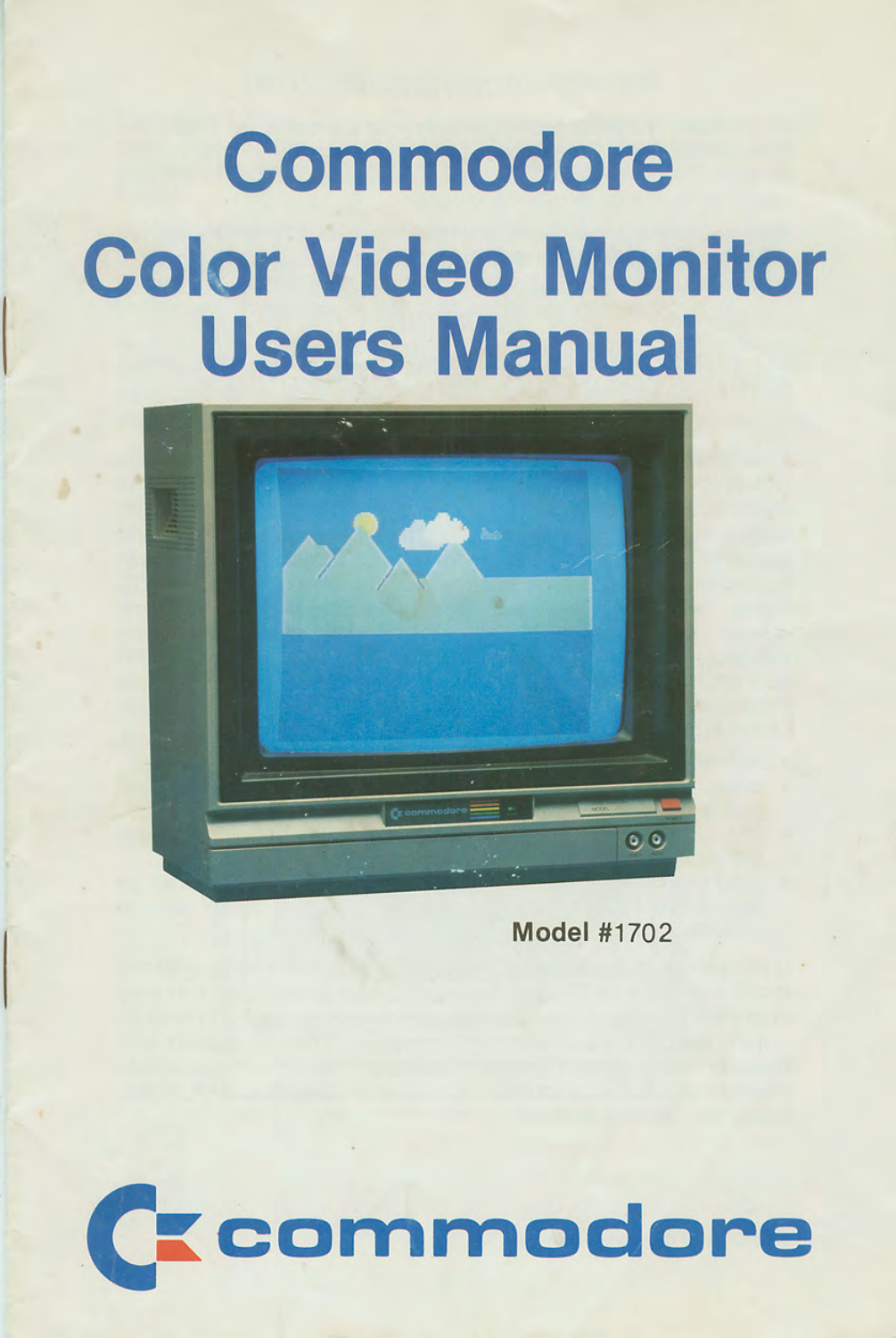# **CAUTION**

If you have technical problems with your Commodore 1702 color monitor, especially if your set produces only sound with no picture, or if the viewing area shrinks to half size, unplug the set and call your dealer or service technician.

For your safety, please carefully read the SAFETY PRECAUTIONS on pages 7 and 8 in thjs user's manual.

#### **WARNING**

DO NOT EXPOSE THIS EQUIPMENT TO MOISTURE. SUCH EXPOSURE COULD CAUSE FIRE OR ELECTRIC SHOCK.

This equipment generates and uses radio frequency energy. If it is not properly installed and used in strict accordance with the manufacturer's instructions, this equipment may interfere with radio and television reception. This machine has been tested and found to comply with the limits for a Class B computing device in accordance with the specifications in Subpart J of Part 15 of FCC Rules, which are designed to provide reasonable protection against such interference in a residential installation. If you suspect interference, you can test this equipment by turning it off and on. If you determine that there is interference with radio or television reception, try one or more of the following measures to correct it:

- reorient the receiving antenna
- move the computer and this monitor away from the receiver that is picking up interference
- change the relative positions of the computer equipment and the receiver
- plug the computer and this monitor into a different outlet so that the computer and the receiver are on different branch circuits.

If necessary, consult your Commodore dealer or an experienced radio/television technician for additional suggestions. You may also wish to consult the following booklet, which was prepared by the Federal Communications Commission: *How to Identify and Resolve Radio-TV Interference Problems.* This booklet is available from the US Government Printing Office, Washington, D.C., 20402, Stock No. 004-000-00345-4.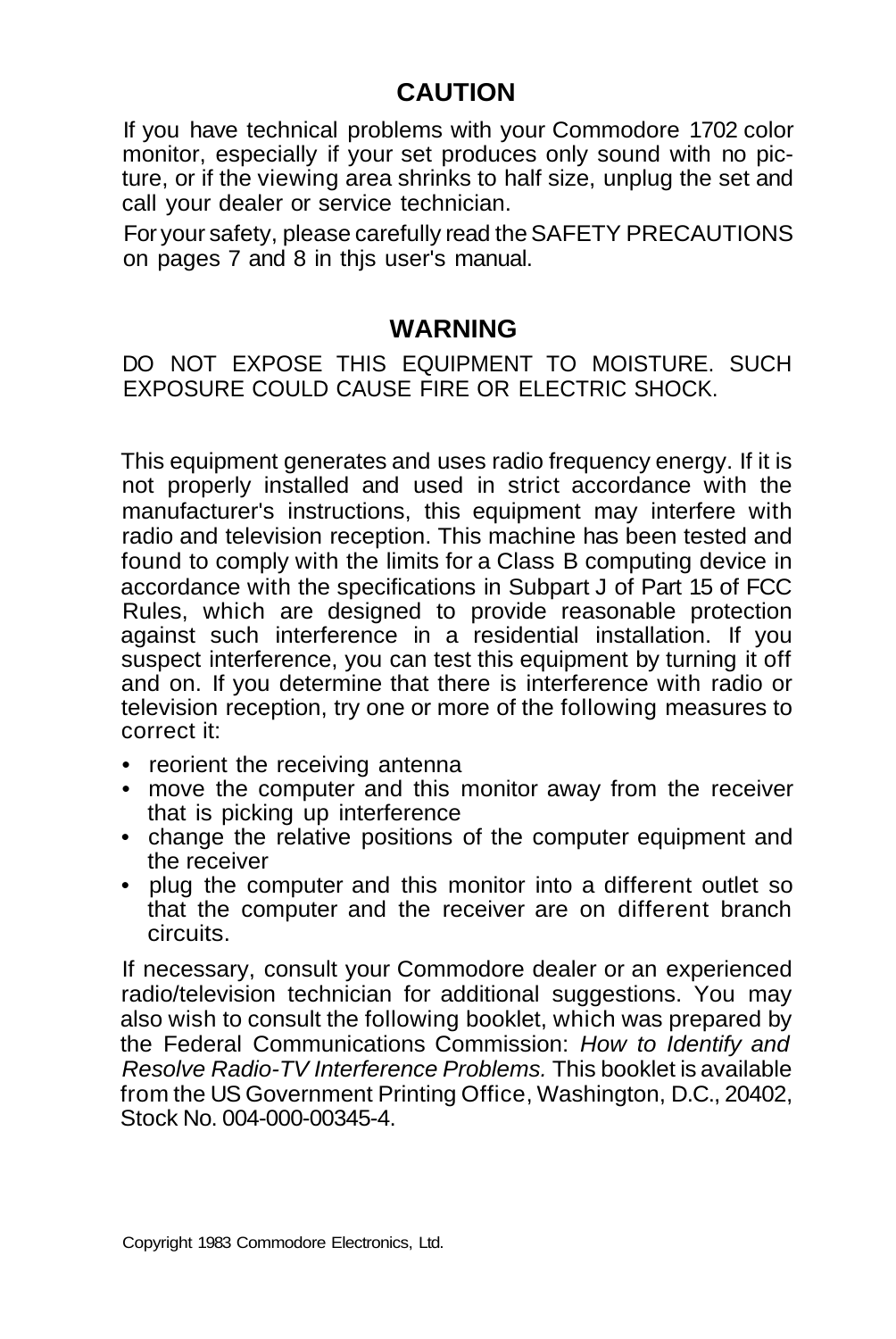## INTRODUCING YOUR MONITOR

Your new Commodore 1702 color monitor gives you a superior color picture that enhances your computing experience. This monitor is simple to hook up to your computer and is easy to adjust.

Please read this brief manual carefully before you try to use your monitor. The manual shows you how to install and use the monitor correctly. It also explains how to use the picture control knobs, which are like the control knobs on a color TV.

Be sure to heed any warnings in this manual, and do NOT remove the back cover or otherwise attempt to service this monitor. If you have problems with your monitor that are not covered in this manual, see your Commodore dealer or a qualified technician.



#### FRONT VIEW OF 1702 MONITOR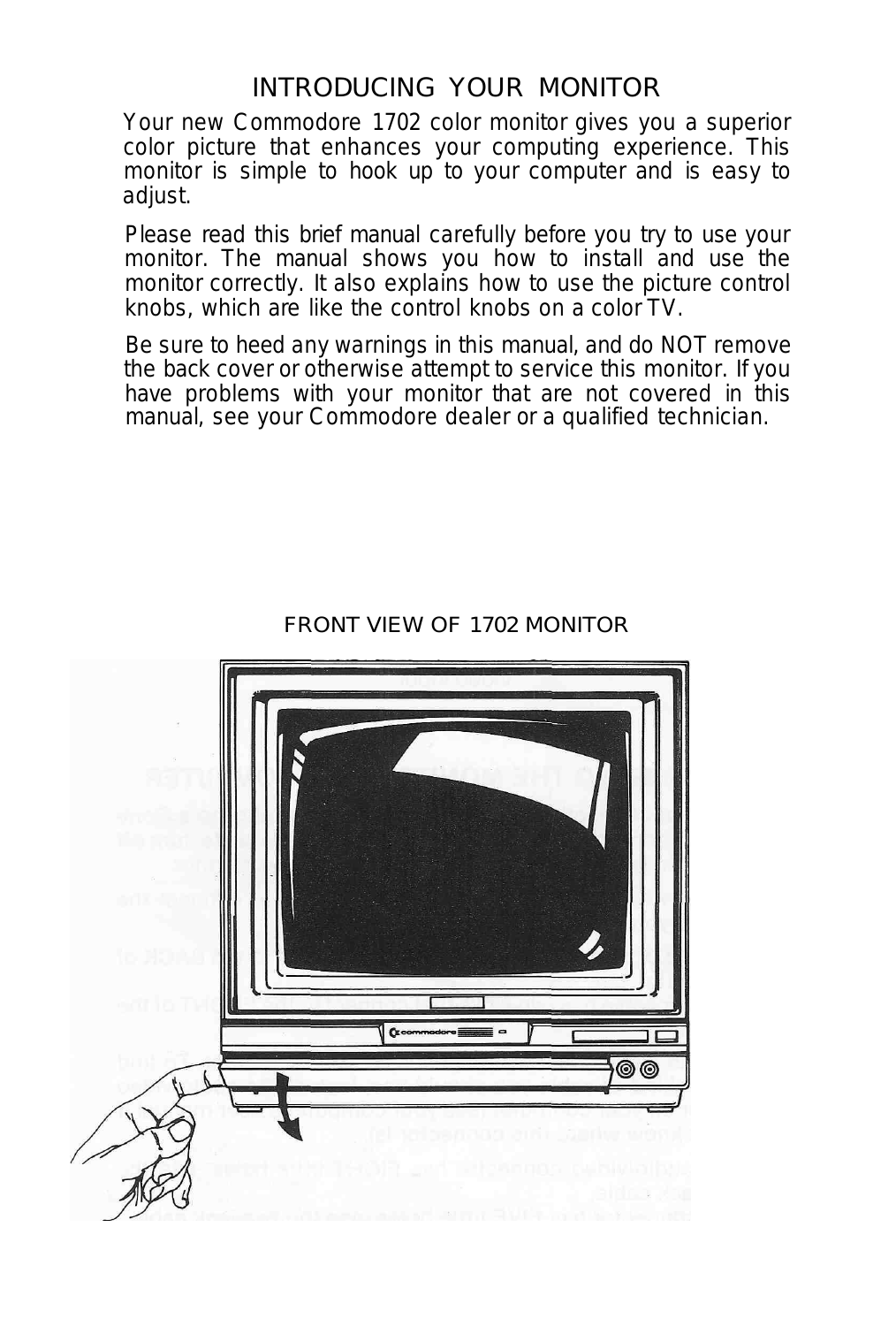#### FRONT CONTROL PANEL



# CONNECTING THE MONITOR TO A COMPUTER

The monitor connection cable connects your monitor to a Commodore personal computer. Before you connect the cable, turn off the power to both your personal computer and the monitor.

There are two different cables that you can use to connect the monitor to your computer.

- 1. One kind of cable has three jacks that connect to the BACK of the monitor.
- 2. The other cable has two jacks that connect to the FRONT of the monitor.

The kind of cable you'll use depends on your computer. To find out which kind of cable you should use, look at the audio/video connector on your computer (see your computer's user manual if you don't know where this connector is).

- 1. If the audio/video connector has EIGHT little holes, use the three-jack cable.
- 2. If the connector has FIVE little holes, use trie two-jack cable.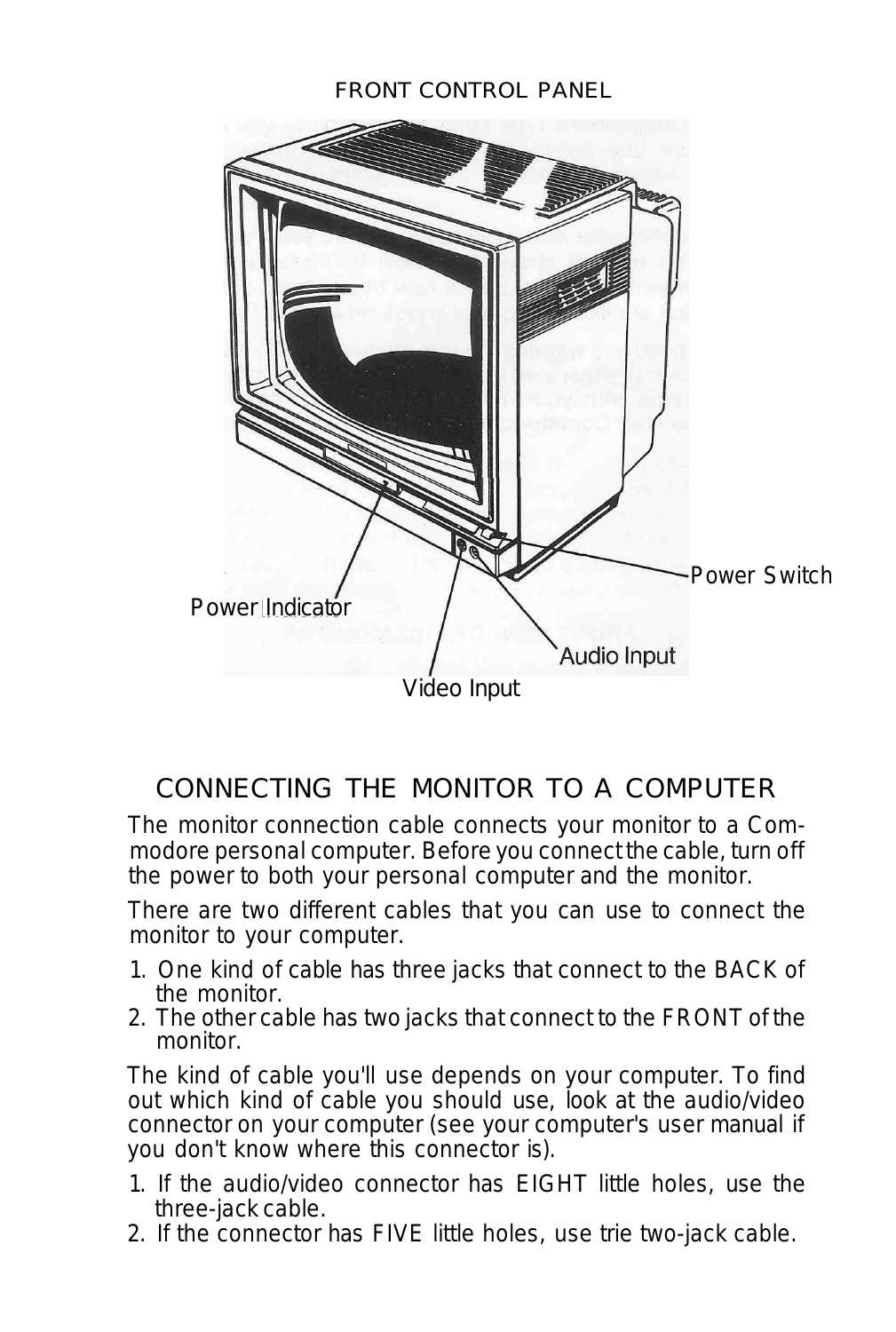To connect a three-jack cable to the rear panel of the monitor, follow these instructions, which clarify the diagram:

- 1. Plug the eight PIN DIN connector (the larger end of the cable) into the audio/video connector port on your computer. Just push the cable end in.
- 2. Plug the RCA pin plugs (the jacks) of the cable into the rear terminals on the monitor. The jacks and the terminals are colorcoded:
	- the audio output jack (WHITE) plugs into the AUDIO IN terminal (WHITE) on the monitor
	- the luminance output jack (YELLOW) plugs into the LUMA terminal (YELLOW)
	- the chroma output jack (RED) plugs into the CHROMA terminal (RED)
- 3. Switch the SIGNAL SELECTOR to the REAR position.



- 1. Monitor's *Audio* Input (White)
- 2. Luminance Input (YeBow)
- 3. Chroma Input (Red)
- 4. Signal Selector
- 5. Computer's Audio/Video Connector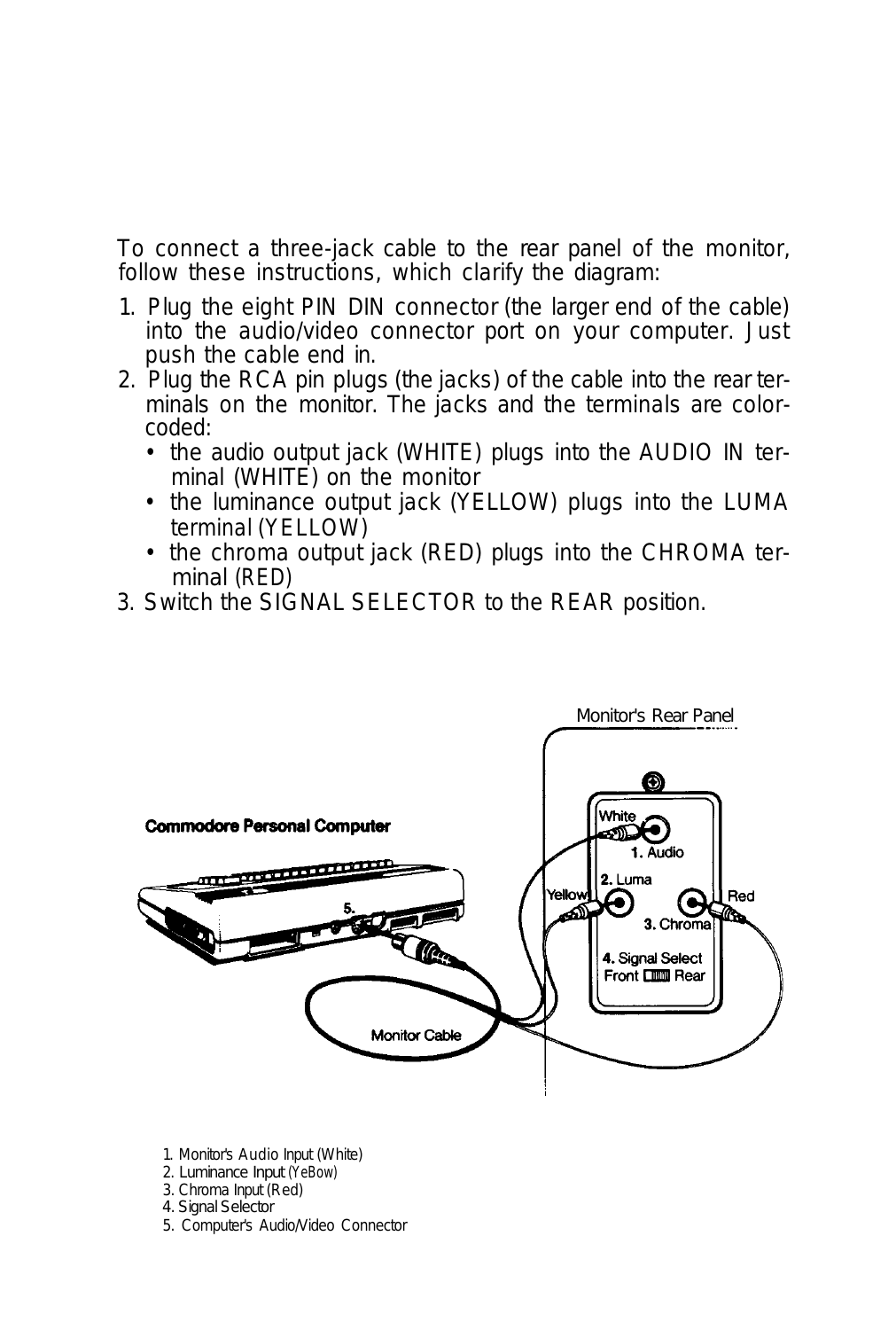

To connect a two-jack cable to the front of the monitor, follow these steps:

- 1. Plug the five PIN DIN connector (the larger end of the cable) into the audio/video connector port on your computer. Just push the cable in.
- 2. Plug the VIDEO IN and AUDIO IN jacks into the VIDEO INPUT and AUDIO INPUT terminals on the front of the monitor under the screen.
- 3. Switch the SIGNAL SELECTOR to the FRONT position. The SIGNAL SELECTOR is a switch on the REAR PANEL.

After you follow these simple steps, your 1702 is ready for use as a video monitor for your personal computer.

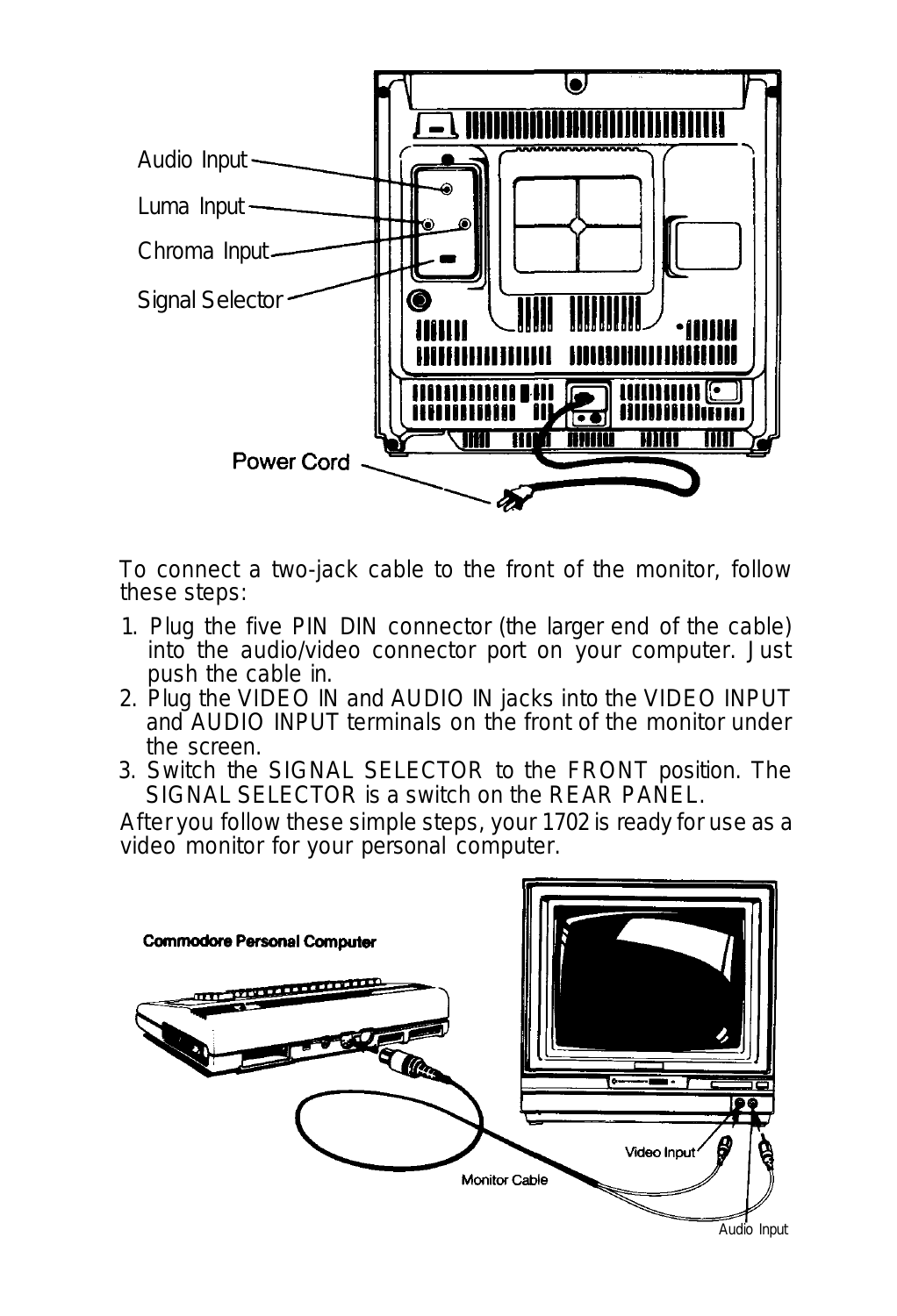# TURNING ON YOUR MONITOR

When you finish connecting your monitor according to the instructions, follow these simple steps:

1. Turn on the monitor by pushing down the power switch. The POWER INDICATOR LIGHT on the front of the monitor shows you when the power is on. Always turn on the monitor BEFORE you turn on the computer.

Later, when you're ready to turn the power off, just press the power button again. The button will pop back up and the power light will go out.

2. Turn on your personal computer. You can tell that both the monitor and the computer are working correctly when the monitor displays a message like this one, which appears when you're using a Commodore 64:

*^iyTV^j^j^^/////>y/V7y^k*

*^ ••••* COMMODORE 64 BASIC V2 • • • • **4K HAM SYSTEM 38911 BASIC BYTES FREE-**^ READY recently the contract of A A A AK PE

-Character

-Screen



-Border

Different computers display other opening messages. If you don't know what message to expect, see your computer's user manual.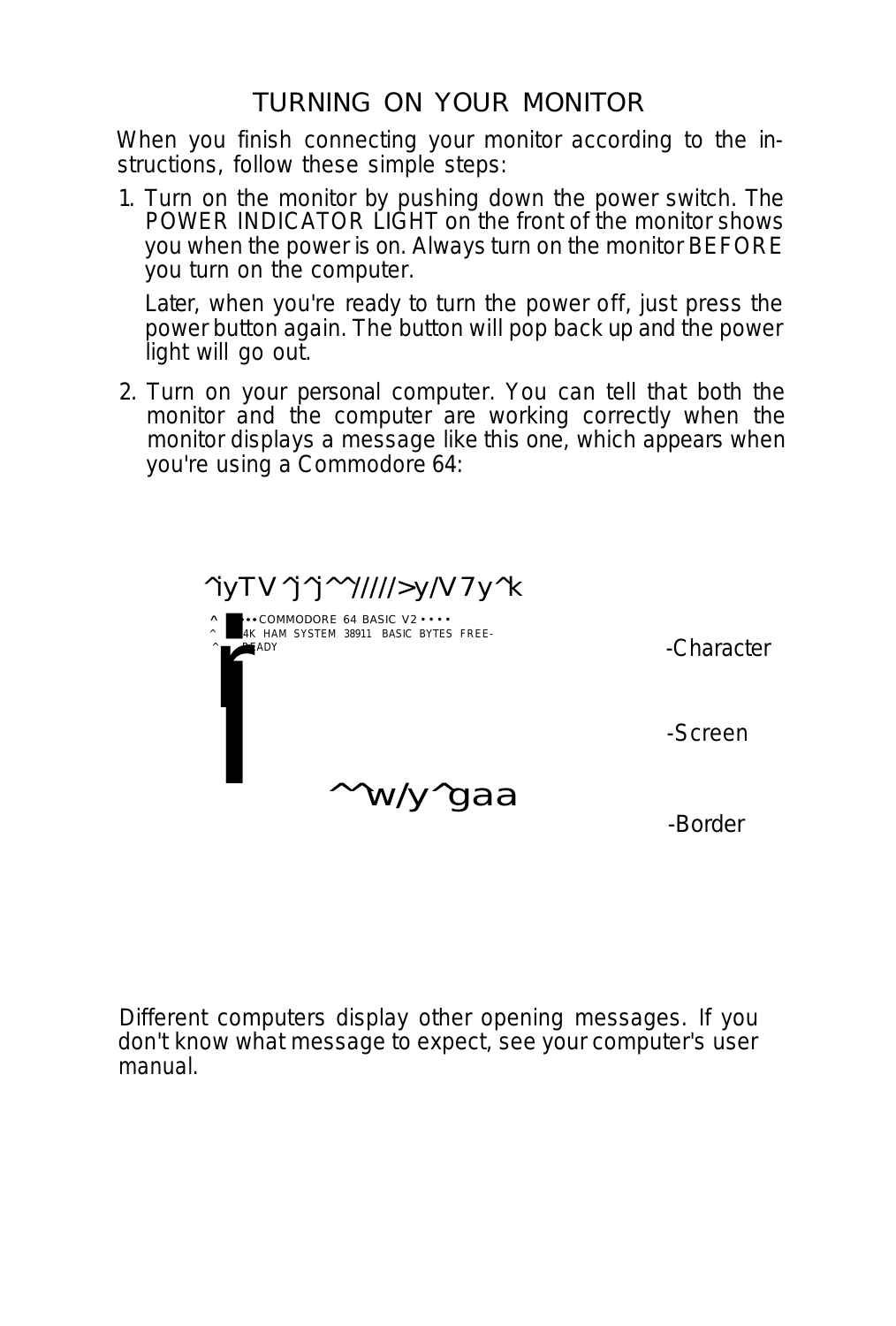#### **TURNING ON YOUR MONITOR**

When you finish connecting your monitor according to the instructions, follow these simple steps:

1. Turn on the monitor by pushing down the power switch. The POWER INDICATOR LIGHT on the front of the monitor shows you when the power is on. Always turn on the monitor BEFORE you turn on the computer.

Later, when you're ready to turn the power off, just press the power button again. The button will pop back up and the power light will go out.

2. Turn on your personal computer. You can tell that both the monitor and the computer are working correctly when the monitor displays a message like this one, which appears when you're using a Commodore 64:



Different computers display other opening messages. If you don't know what message to expect, see your computer's user manual.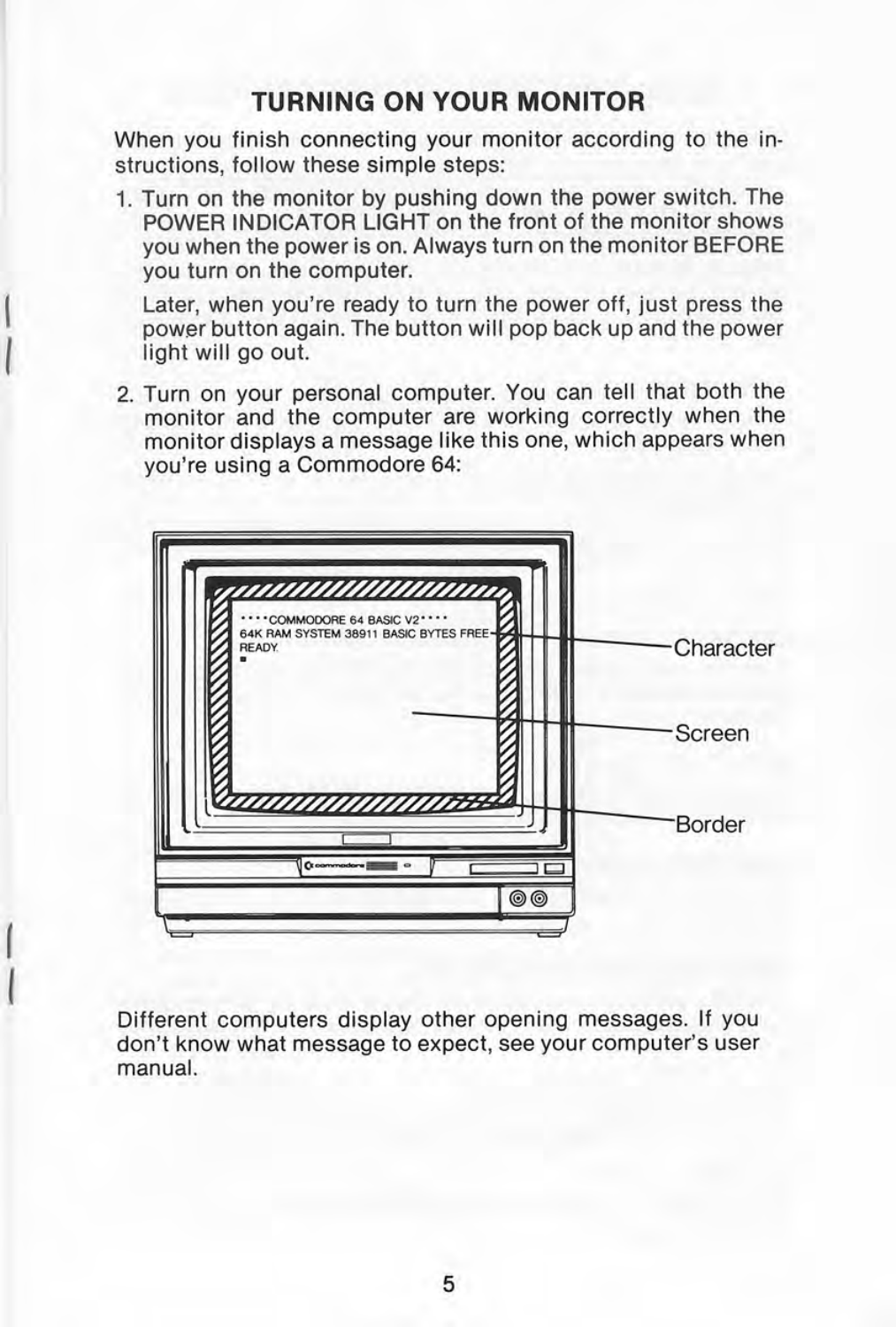# USING THE MANUAL PICTURE CONTROLS



You can adjust your monitor's picture with the seven manual control buttons located behind the panel beneath the monitor screen. The panel opens from the top; just flip open the cover by releasing it at the top.

#### **TINT CONTROL**

Turn this knob to the left to add more red, and to the right to add more green color.

The normal setting for this knob is at the center, which is the clickstop position.

When you're adjusting the color, concentrate on one or two colors, such as brown and purple.

#### **COLOR CONTROL**

Turn this knob to the left to pale colors, and to the right to brighten colors. The normal setting is at the center, which is the click-stop position.

#### **BRIGHTNESS CONTROL**

Turn this knob to the right to brighten the picture. The normal setting is at the center.

#### **CONTRAST CONTROL**

Turn this knob to the right to increase contrast. The normal setting is at the center.

#### HORIZONTAL POSITION CONTROL

Turn this knob to the right to move the center of the picture to the right, and turn it to the left to move the center of the picture to the left.

#### **VERTICAL POSITION CONTROL**

Turn this knob to stop vertical rolling of the picture.

#### **VOLUME CONTROL**

Turn this knob to the right to increase sound volume and to the left to decrease volume.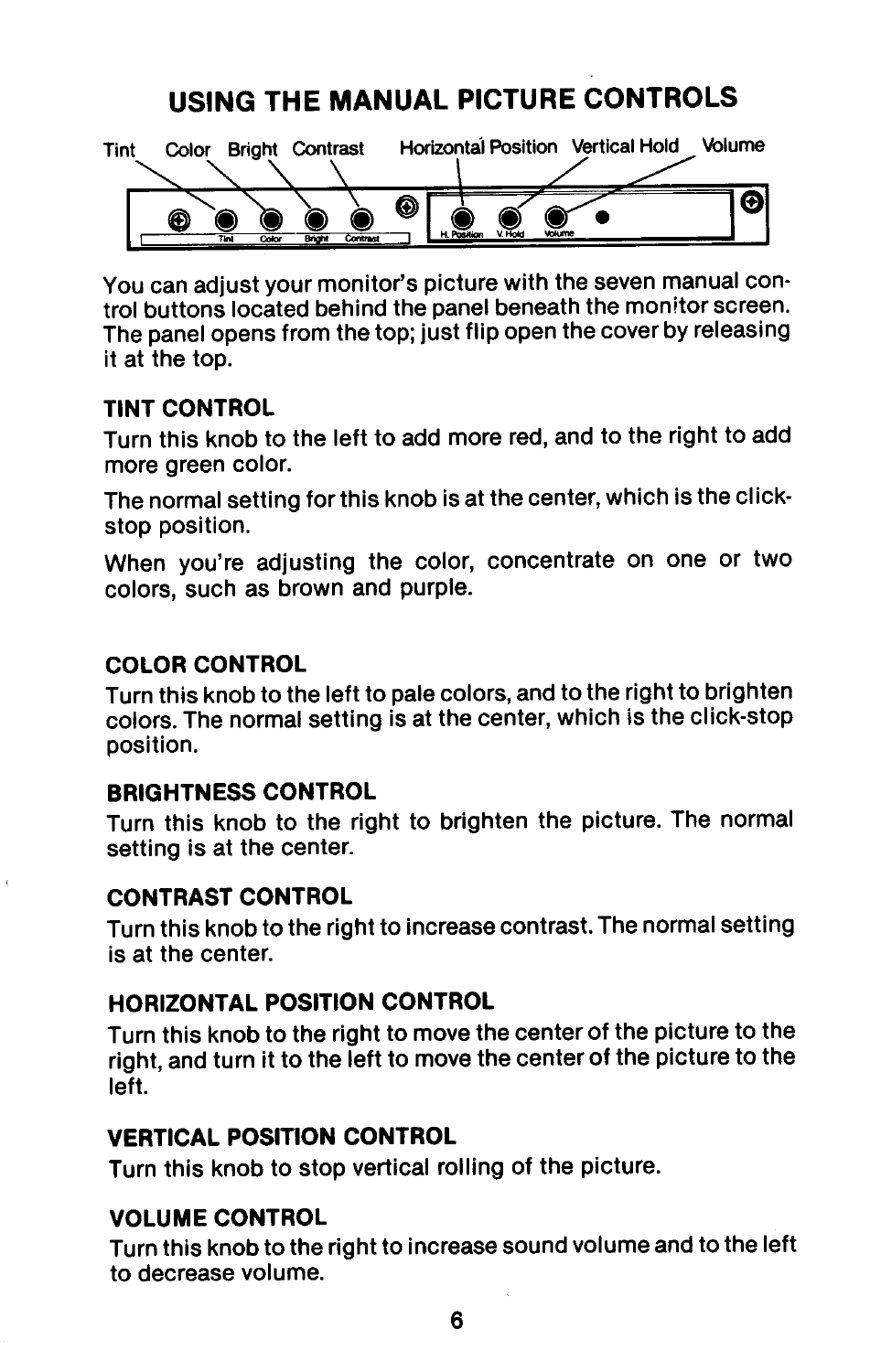# SAFETY PRECAUTIONS

Electrical energy can perform many useful functions. This unit has been engineered and manufactured to assure your personal safety. But improper use can result in potential electrical shock or fire hazards. In order not to defeat the safeguards incorporated in this monitor, observe the following basic rules for its installation, use and servicing. And also follow all warnings and instructions marked on your video monitor.

## INSTALLATION

1. Your set is equipped with a polarized AC line plug (one blade of the plug is wider than the other).

This safety feature allows the plug to fit into the power outlet only one way. Should you be unable to insert the plug fully into the outlet, try reversing the plug. Should it still fail to fit, contact your electrician.

- 2. Operate the set only from a power source as indicated on the set or refer to the user's manual for this information. If you are not sure of the type of power supply to your home, consult your dealer or local power company.
- 3. Overloaded AC outlets and extension cords are dangerous, and so are frayed power cords and broken plugs. They may result in a shock or fire hazard. Call your service technician for replacement.
- 4. Do not allow anything to rest or roll over the power cord, and do not place the set where power cord is subject to traffic or abuse. This may result in a shock or fire hazard.
- 5. Do not use this set near water for example, near a bathtub, washbowl, kitchen sink, or laundry tub, in a wet basement, or near a swimming pool, etc.
- 6. Sets are provided with ventilation openings in the cabinet to allow heat generated during operation to be released. If these openings are blocked, heat built up within the set can cause failures which may result in a fire hazard. Therefore:
	- Never block the bottom ventilation slots by placing it on a bed, sofa, rug, etc.;
	- Never place a set in a "built-in" enclosure unless proper ventilation is provided;
	- Never cover the openings with cloth or other material;
	- Never place the set near or over a radiator or heat register.
- 7. To avoid personal injury:
	- Do not place a set on a sloping shelf unless properly secured;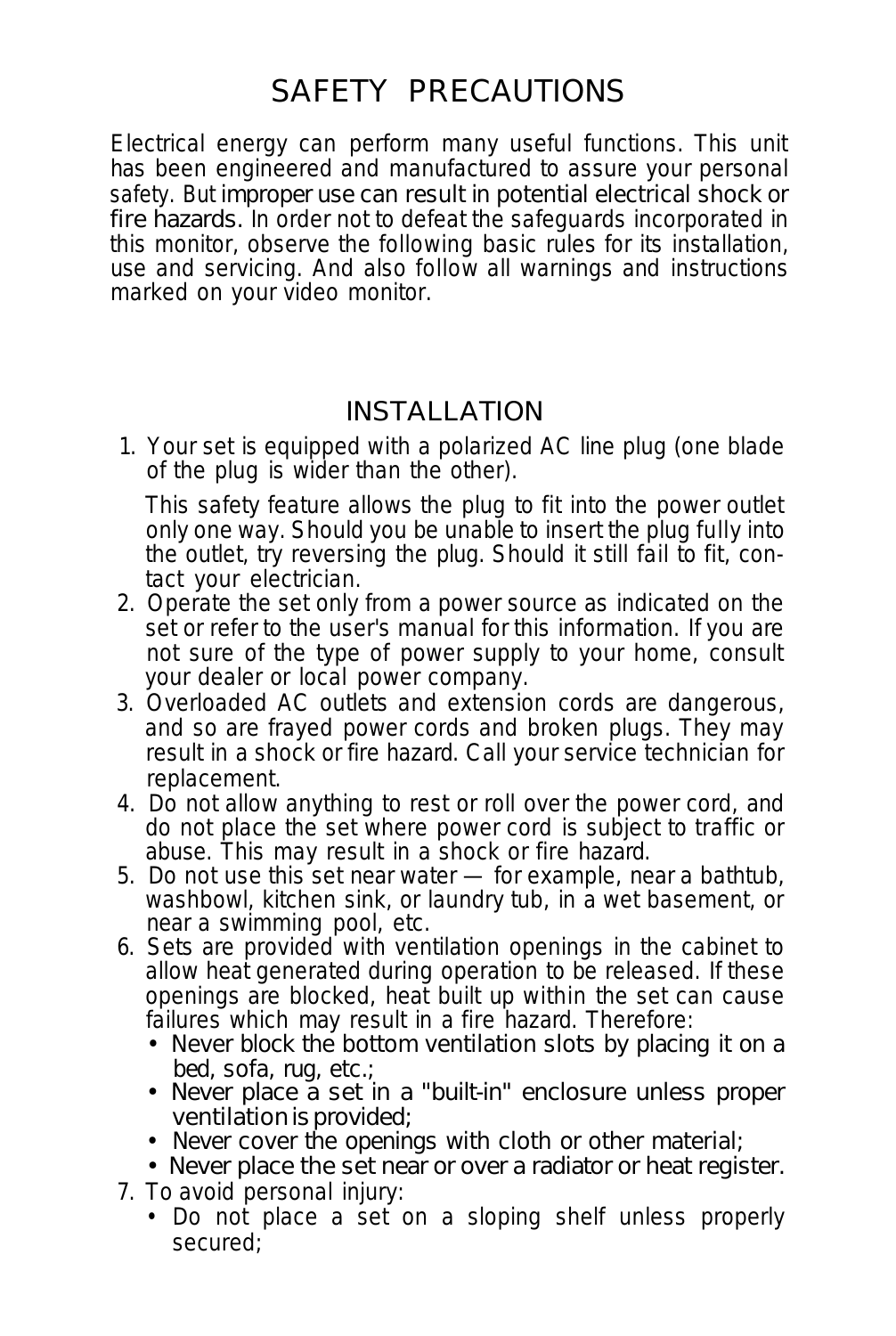Use only a cart or stand recommended by the manufacturer;

Do not try to roll a cart with small casters across thresholds or deep pile carpets.

Wall and shelf mounted installations should use factory approved mounting instructions.

#### USE

- 8. Always turn the set off if it is necessary to leave the room for more than a short period of time. Never leave a set on when leaving the house. A possible malfunction may result in a fire hazard.
- 9. Caution children about dropping or pushing objects into the set's cabinet openings. Some internal parts carry hazardous voltages and contact can result in a fire or electrical shock.
- 10. Unplug the set from the wall outlet before cleaning the face of the picture tube. Use a slightly damp (not wet) cloth. Do not use an aerosol directly on the picture tube since it may overspray and cause electrical shock.
- 11. Never add accessories to a set that has not been designed for this purpose. Such additions may result in a shock hazard.
- 12. For added protection of the set during a lightning storm or when the set is to be left unattended for an extended period of time, unplug it from the wall outlet. This will prevent possible shock and fire hazards due to lightning storms or power line surges.
- 13. Do not bring magnetic devices such as magnets or motors near the picture tube. These things have a bad effect on the color purity of the picture.
- 14. Sometimes you may feel static electricity when you touch the surface of the picture tube. However, this is normal for any TV set and is harmless to the human body.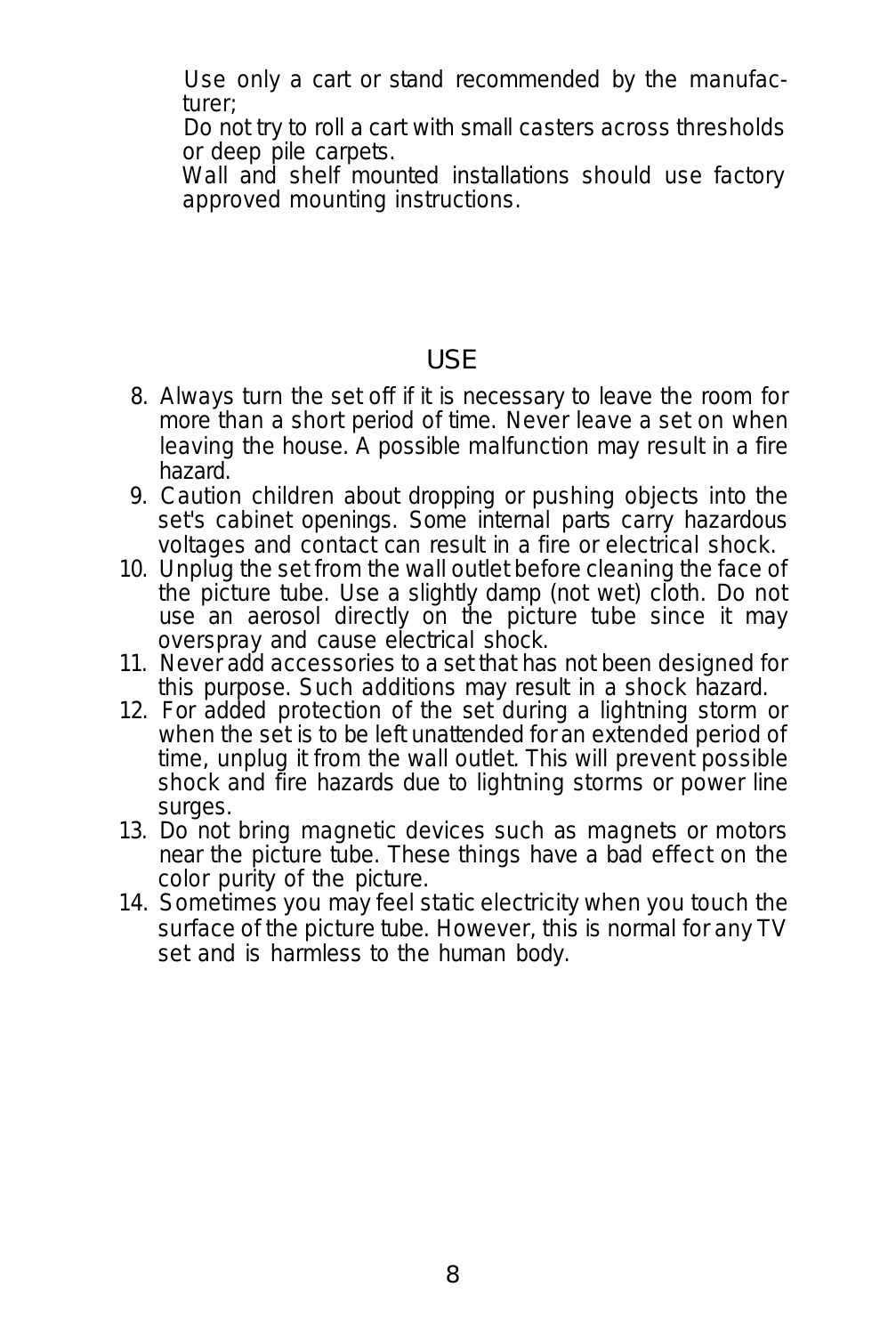### **SERVICE**

- 15. Unplug the set from the wall outlet and refer servicing to qualified service personnel under the following conditions:
	- A. When the power cord or plug is damaged or frayed,
	- B. If liquid has been spilled into the set.
	- C. If the set has been exposed to rain or water.
	- D. If the set does not operate normally by following the operating instructions. Adjust only those controls that are covered in the operating instructions, as improper adjustment of other controls may result in damage and will often require extensive work by a qualified technician to restore the set to normal operation.
	- E. If the set has been dropped or the cabinet has been damaged.
	- F. When the set exhibits a distinct change in performance this indicates a need for servicing.
	- G. If snapping or popping from the set is continuous or frequent while the set is operating. It is normal for some sets to make occasional snapping or popping sounds, particularly when being turned on or off.
- 16. Do not attempt to service this set yourself, as opening or removing covers may expose you to dangerous voltage or other hazards. Refer all servicing to qualified service personnel.
- 17. When replacement parts are required, have the service technician verify in writing that the replacements he uses have the same safety characteristics as the original parts. Use of manufacturer's specified replacements can prevent fire, shock, or other hazards.
- 18. Upon completion of any service or repairs to the set, please ask the service technician to perform the safety check described in the manufacturers' service literature.
- 19. When a video monitor reaches the end of its useful life, improper disposal could result in a picture tube implosion. Ask a qualified service technician to dispose of the set.